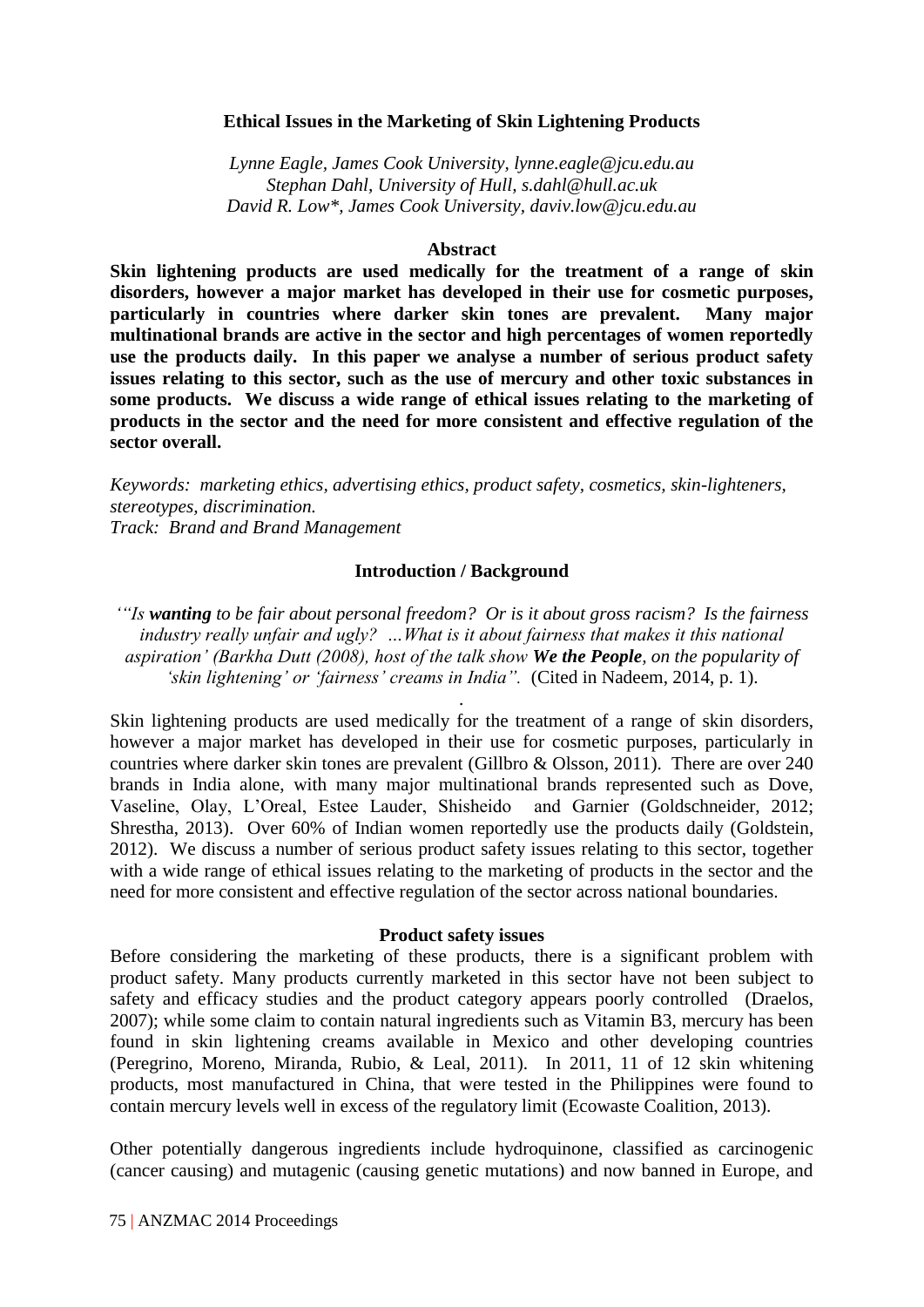corticosteroids which can cause a number of skin abnormalities and even diabetes (Cristaudo et al., 2013). It is surprising, given the severe health consequences that can arise as a result of prolonged use of these types of products that there is little consistent regulation of the sector. This is primarily due to classification of the category as cosmetic rather than pharmaceutical: a lack of regulation means there is no consistent requirement for ingredient labelling. Many product labels do not list all ingredients; further, there is evidence in some developing countries of misbranding (Olumide et al., 2008).

A major inconsistency is evident in regard to products containing mercury. It is illegal to sell products containing mercury within the EU, but manufacture is permitted if the product is then exported to countries outside the EU. There is evidence of skin lightening products containing mercury being exported to African countries then being smuggled back into the EU for sale within immigrant African communities (Glenn, 2008). Consequences of long term use of products containing mercury can be severe: kidney, lung and brain damage may occur (World Health Organisation, 2011). Long term use of hydroquinone results in a disfiguring condition (ochronosis) involving grey and blue-black skin discolouration. As well as health issues, skin colour dissatisfaction and erosion of self-esteem may occur (Glenn, 2008).

# **Drivers of Demand: Entrenched Cultural Issues**

Light skin colour is "valued almost ubiquitously" globally (Watson, Thornton, & Engelland, 2010, p. 185). This bias has its origins in racism, although the historical origins differ. The era of slavery in the USA saw the establishment of "a colour-caste system that placed darkskinned persons at the bottom, light skinned persons in the middle and Caucasians at the top" (Watson, et al., 2010, p. 186). In South Africa, a similar 'negative inheritance' of European colonisation is evident, but there are indications that conceptions of female beauty in the precolonial era already favoured light skin tones. Latin America saw similar colour-caste systems as a consequence of Spanish colonisation and slavery and South East Asia saw the influence of two waves of colonisation, first from Spain, then from the USA (Glenn, 2008).

In East Asia, i.e. Japan, China and Korea, light or white skin for women was historically idealised, and was linked to wealth and desirability (Leong, 2006). Similarly, in India, privileging of light skin predates European colonial society, with paler skin associated with position and wealth, enabling sun exposure to be avoided (Glenn, 2008). Regions in which skin lightening products are promoted include: the USA (African American and Hispanic groups), Southern and Western Africa, Hong Kong, India, China, Thailand and the Philippines (Watson, et al., 2010). The demand for these products is thus based on deeply entrenched cultural beliefs that people with paler skin are of higher social status or, in India, of a higher caste, than those with darker skin, making the former more attractive and leading to better paying jobs or better marriages; Bollywood actors are among the high profile promoters of the products in India (Shevde, 2008), for example Shahid Kapoor, who is the spokesperson for the Unilever's Vaseline Men skin whitening series (see figure 1).

## **Marketing Strategies**

The marketing strategies of some products have been criticised. For example, as part of a wider marketing campaign involving traditional marketing techniques such as television and newspaper advertising and product placement, the Unilever-owned brand Vaseline produced a Facebook app (see Figure 1) which allowed users to download a profile picture, drag a line across their face and digitally transform their image to a much lighter tone (Goldschneider, 2012). In Thailand, a promotion by the Unilever product range Citra appeared to offer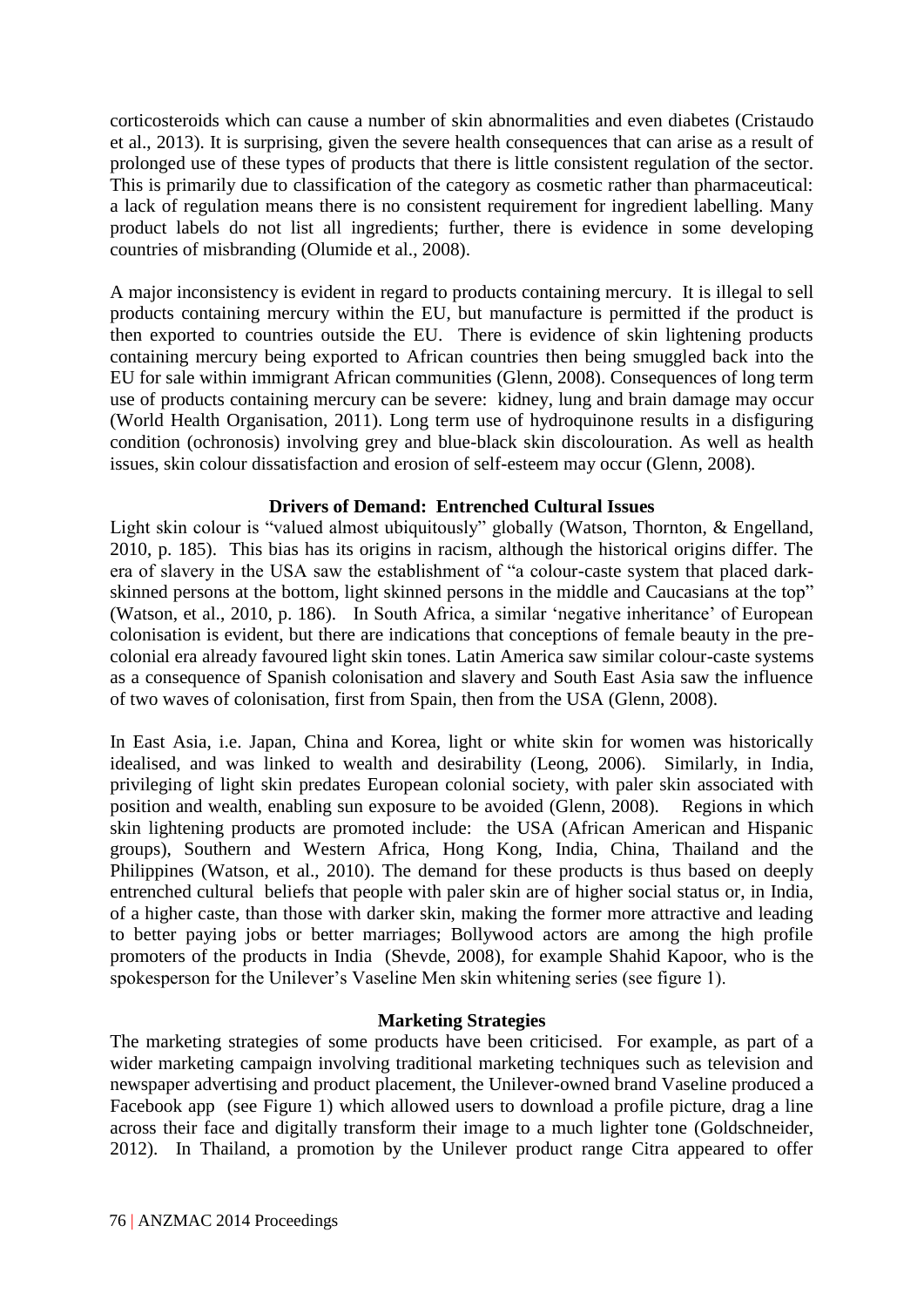university scholarships to students with fairer skin: public criticism lead to the promotion being terminated (Hodal, 2013).

Figure 1: Advertisement for Vaseline Skin Lightening app. Image sourced from: <http://jezebel.com/5585906/vaseline-crowdsources-racism-with-new-skin-whitening-app>



# **Stereotypical Images in Marketing: Theoretical Foundations**

Gender roles and expectations are learned from childhood as part of a socialisation process (Fowler & Thomas, 2013). Stereotypical images reinforces discrimination and negative racial stereotypes, often at a subtle level: some claims it operates at a subliminal level, i.e. below the threshold of awareness (Shabbir, Hyman, Reast, & Palihawadana, 2013). Several theories are relevant here. Marketplace theory suggests individuals learn that some physical features are preferred and lead to positive responses from others (Watson, et al., 2010). Marketing activity, especially marketing communication acts as a socialisation agent, mirroring current social trends; gender stereotyping has negative consequences and to potential restriction of life opportunities (Eisend, 2010).

Reinforcement theory holds that coupling an ad with the positive reinforcement of desirable physical factors in models will result in more favourable advertisement and brand evaluations (Watson, et al., 2010). Advertising is not alone in perpetuating deeply embedded social values; wider media portrayals and popular culture convey the values and assumptions of dominant social and political groups (Sandlin & Maudlin, 2012). Social learning theory suggests that repeat exposure to the media content leads to the acceptance of media portrayals as reality (Grabe, Ward, & Hyde, 2008). There is evidence of the prioritising of pale skin in beauty and fashion features targeting British Asian women (McLoughlin, 2013).

There have also been concerns raised for more than 20 years over the manipulation of skin tones to lighten ethnic models' skin tones, on the grounds that the practice reflects implicit narrowly defined theories of beauty and, more seriously, to avoid negative responses from racially intolerant customers (Watson & DeJong, 2011).

## **Specific Example of Marketing Strategy**

We now examine the ethical issues involved in the marketing of the Unilever product range *Fair & Lovely* as there has been considerable ethical criticism of their activity (Karnani, 2007). Fair & Lovely was created by Unilever's HLL Indian subsidiary (Hindustan Lever Limited): the subsidiary name was changed in 2007 to HUL (Hindustan Unilever Limited). Fair & Lovely is the largest skin whitening cream on the market, holding more than 50% of the market in India, a market valued at over US\$200 million in 2006, with a  $10 - 15\%$  growth rate per annum. It is also marketed in other Asian countries, for example, Malaysia, and in some Arabic countries such as Egypt. While the primary target is women, male-oriented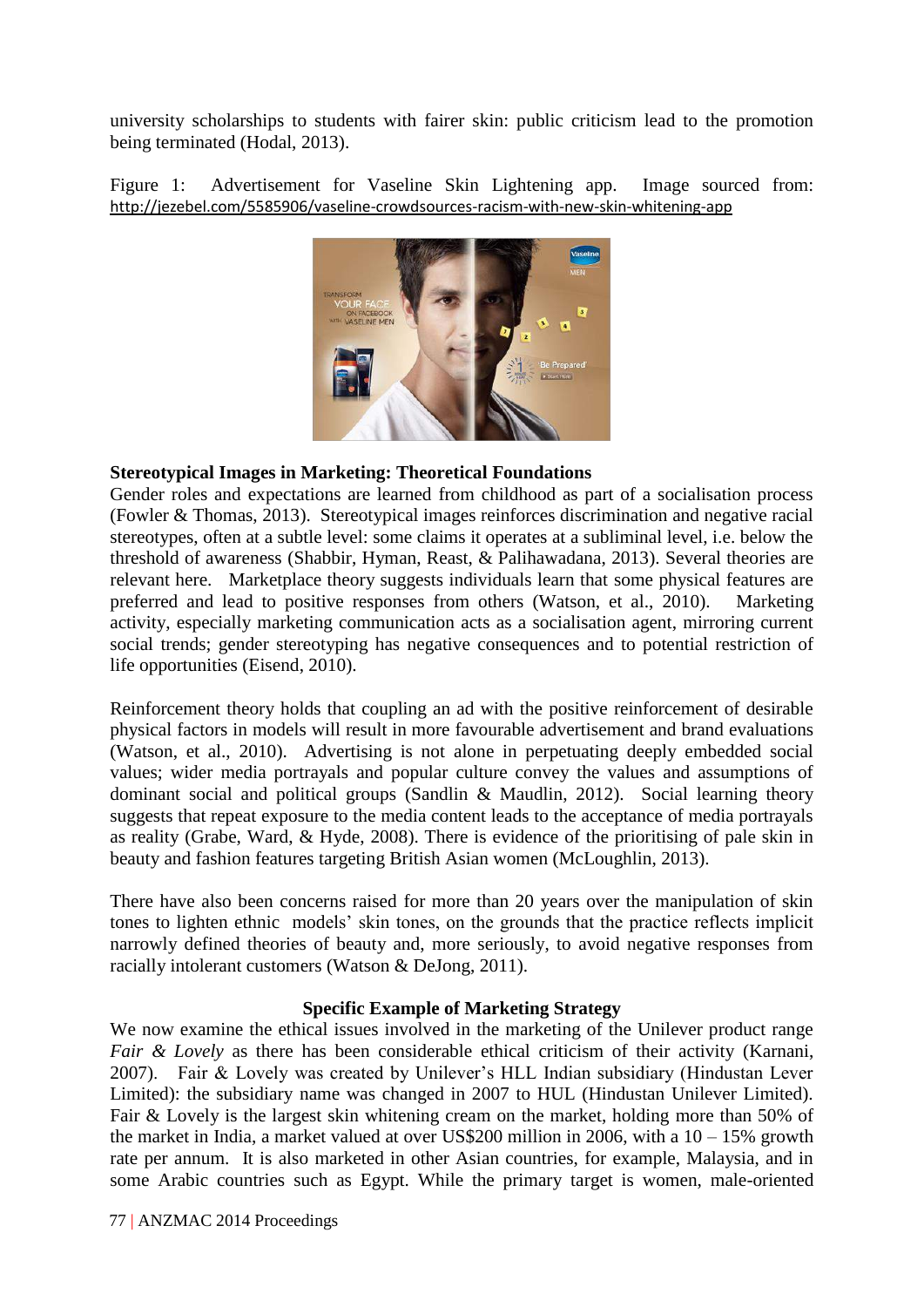products are also offered under the Fair & Lovely brand. A male-specific range, Fair & Handsome, was launched in 2008 by Emami (Shevde, 2008).

Figure 2: Pack shots for Fair & Lovely and Fair & Handsome Images sourced from: <http://www.unileverme.com/our-brands/detail/Fair-and-lovely/333481/> and <http://www.fairandhandsome.net/>



The central product benefit claimed for Fair & Lovely is dramatic skin whitening within six weeks. HLL claims the product fulfils a social need, given that fair skin is valued in the country, even though dark skin is less vulnerable to skin diseases. It is not marketed as a pharmaceutical product and therefore does not have to prove efficacy – which is disputed by dermatologists on the basis of the ingredients contained in many products.

Advertisements in all the countries in which Fair & Lovely is sold show product users getting better jobs, getting married or having a brighter future (and being noticeably happier) as a result of their lighter skin. The primary target market is women aged 18 – 35, with the poor being a significant segment. There are reports of girls aged  $12 - 14$  using the product, which is marketed in 'affordable' small packages. Critics have claimed that the ads are socially objectionable, racist, demeaning or even 'repellent'. Two ads have been taken off air in India as a result of protests, but others are still running. HLL claims the ads promote choice and empowerment. Critics such as women's movements claim they entrench disempowerment (Karnani, 2007).

## **Perpetuating Stereotypes**

Fair & Lovely is a profitable brand, but there are many ethical issues that arise in the marketing strategies used, particularly in relation to the racist and sexist stereotypes and prejudices that exist in relation to skin colour. Additionally, a key target sector includes people who are not well educated (if at all) and who are therefore unable to understand the controversy and criticisms, or to understand that the efficacy of the product has not been verified. The use of the product by children is a further concern. HUL claims to exercise corporate social responsibility, but its actions in the marketing strategy and tactics with Fair & Lovely have led to criticisms of hypocrisy such as those discussed above. While HUL did not create the prejudices that underpin the demand for the product, critics claim the product's marketing helps to sustain the prejudices. The company is marketing a legal product, it is not breaking any laws, and it appears to have a loyal customer base, but can it claim to be doing good while it does well out of sales of the product?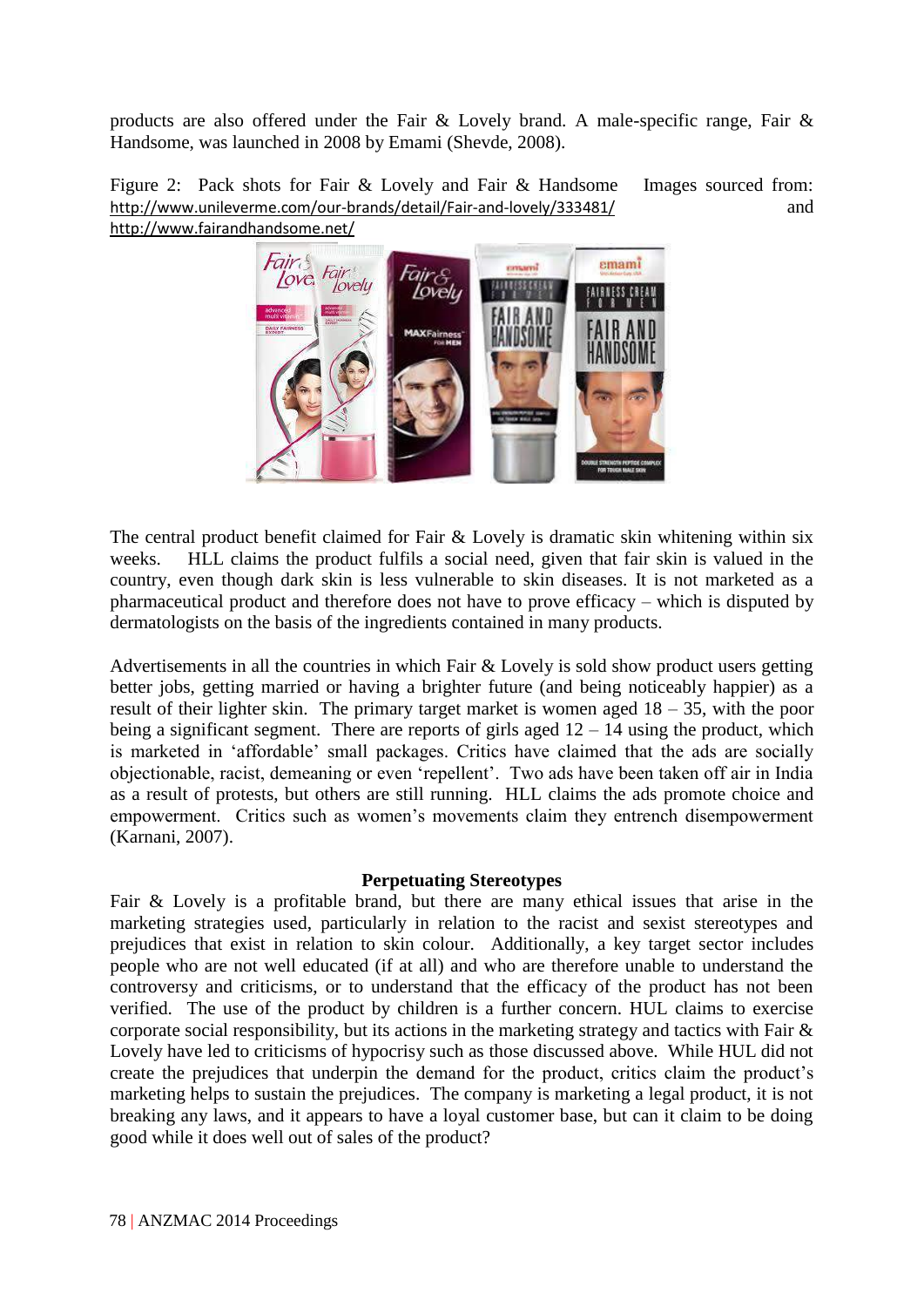There have been calls for tighter restrictions on the sale and promotion of skin-whitening products in several countries, including proof of efficacy and safety, but to date, there has been little action. Proposals in more developed countries have included a complete ban on over-the counter sales, and a requirement for prescription-only sales (Goldschneider, 2012).

#### **Discussion**

Two factors appear straightforward. Firstly, the sale of unsafe products such as those containing high levels of mercury should be stopped. The ethics of knowingly producing such products in the EU when they cannot be sold there is highly questionable and deserves scrutiny as to whether or not such practices are ethical. Secondly, the dangers of long term use of products containing toxic substances must be communicated to current and potential users. This will present problems in communicating to those with low literacy levels. Awareness may be achievable within the context of calls for tighter regulation of the product category noted above; changing consumer attitudes (and those of the wider society) and behaviours will be more difficult. A third factor is more problematic. What are the ethical responsibilities of global companies such as Unilever in marketing skin lightening products, given claims that they are sustaining prejudices and stereotypes? Particularly, when these companies use their considerable financial resources to reinforce the desirability of these products by using marketing techniques glamorising the use of their products in similar ways that the cigarette industry marketed their products?

#### **References**

- Cristaudo, A., D'Ilio, S., Gallinella, B., Mosca, A., Majorani, C., Violante, N., et al. (2013). Use of Potentially Harmful Skin-Lightening Products among Immigrant Women in Rome, Italy: A Pilot Study. *Dermatology, 226* (3), 200-206.
- Draelos, Z. D. (2007). Skin lightening preparations and the hydroquinone controversy. *Dermatologic Therapy, 20* (5), 308-313.
- Ecowaste Coalition. (2013). Banned Mercury-Tainted Cosmetics Resurface in Pasay City. from [http://ecowastecoalition.blogspot.com.au/2013\\_06\\_01\\_archive.html](http://ecowastecoalition.blogspot.com.au/2013_06_01_archive.html)
- Eisend, M. (2010). A meta-analysis of gender roles in advertising. *Journal of the Academy of Marketing Science, 38* (4), 418-440.
- Fowler, K., & Thomas, V. (2013). A content analysis of male roles in television advertising: Do traditional roles still hold? *Journal of Marketing Communications*(ahead-of-print), 1-16. DOI: 10.1080/13527266.2013.775178
- Gillbro, J., & Olsson, M. (2011). The melanogenesis and mechanisms of skin-lightening agents–existing and new approaches. *International Journal of Cosmetic Science, 33* (3), 210-221.
- Glenn, E. N. (2008). Yearning for Lightness Transnational Circuits in the Marketing and Consumption of Skin Lighteners. *Gender & society, 22* (3), 281-302.
- Goldschneider, D. (2012). Skin lighteing creams, what you need to know. from [http://www.mdhil.com](http://www.mdhil.com/)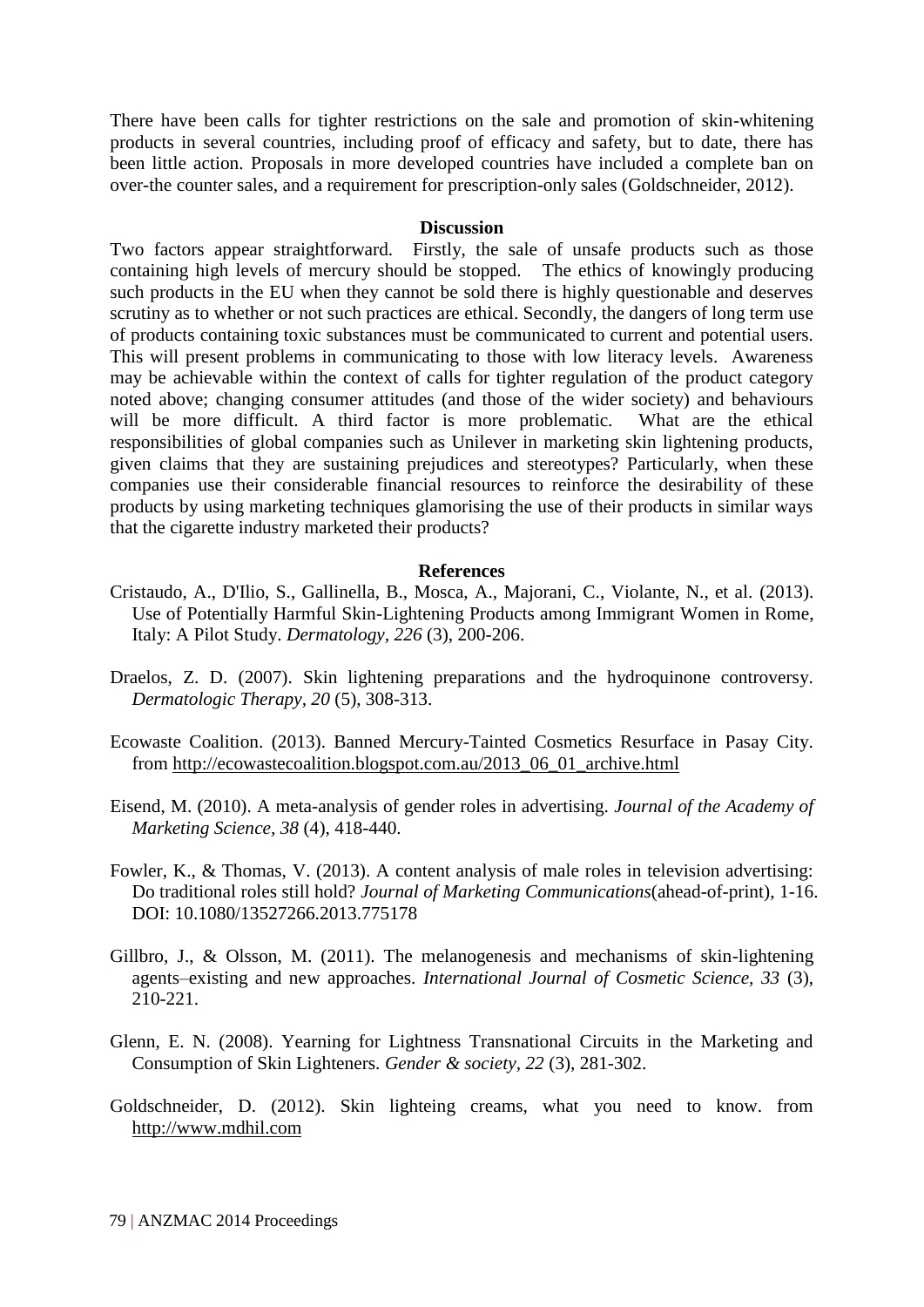- Goldstein, R. (2012). Time for a reality check on skin lightening creams. The Conversation, online edition, 1.
- Grabe, S., Ward, L. M., & Hyde, J. S. (2008). The role of the media in body image concerns among women: a meta-analysis of experimental and correlational studies. *Psychological Bulletin, 134* (3), 460.
- Hodal, K. (2013, 28 October). Thailand racism row reignited by Unilever ad for skinwhitening cream. The Guardian, p. online edition 28 October.
- Karnani, A. (2007). Doing well by doing good—case study:'Fair & Lovely'whitening cream. Strategic Management Journal, 28 (13), 1351-1357.
- Leong, S. (2006). Who's the fairest of them all? Television ads for skin-whitening cosmetics in Hong Kong. *Asian Ethnicity, 7* (2), 167-181.
- McLoughlin, L. (2013). Crystal clear: Paler skin equals beauty–a multimodal analysis of Asiana magazine. *South Asian Popular Culture, 11* (1), 15-29.
- Nadeem, S. (2014). Fair and anxious: on mimicry and skin-lightening in India. Social Identities(ahead-of-print), 1-15.
- Olumide, Y. M., Akinkugbe, A. O., Altraide, D., Mohammed, T., Ahamefule, N., Ayanlowo, S., et al. (2008). Complications of chronic use of skin lightening cosmetics. *International journal of dermatology, 47* (4), 344-353.
- Peregrino, C. P., Moreno, M. V., Miranda, S. V., Rubio, A. D., & Leal, L. O. (2011). Mercury levels in locally manufactured Mexican skin-lightening creams. *International Journal of Environmental Research and Public Health, 8* (6), 2516-2523.
- Sandlin, J. A., & Maudlin, J. G. (2012). Consuming pedagogies: Controlling images of women as consumers in popular culture. *Journal of Consumer Culture, 12* (2), 175-194.
- Shabbir, H. A., Hyman, M. R., Reast, J., & Palihawadana, D. (2013). Deconstructing subtle racist imagery in television ads. *Journal of Business Ethics, 116*, 1-16.
- Shevde, N. (2008). All's fair in love and cream: A cultural case study of Fair & Lovely in India. *Advertising & Society Review, 9* (2), 1 - 9.
- Shrestha, S. (2013). Threatening consumption: managing US imperial anxieties in representations of skin lightening in India. *Social Identities, 19* (1), 104-119.
- Watson, S., & DeJong, P. F. (2011). Ethical Responses to Public Allegations of Skin Tone Manipulation in Print Advertising: Consumer Indifference or Consumer Concern? *Journal of Promotion Management, 17* (4), 396-406.
- Watson, S., Thornton, C. G., & Engelland, B. T. (2010). Skin color shades in advertising to ethnic audiences: The case of African Americans. *Journal of Marketing Communications, 16* (4), 185-201.